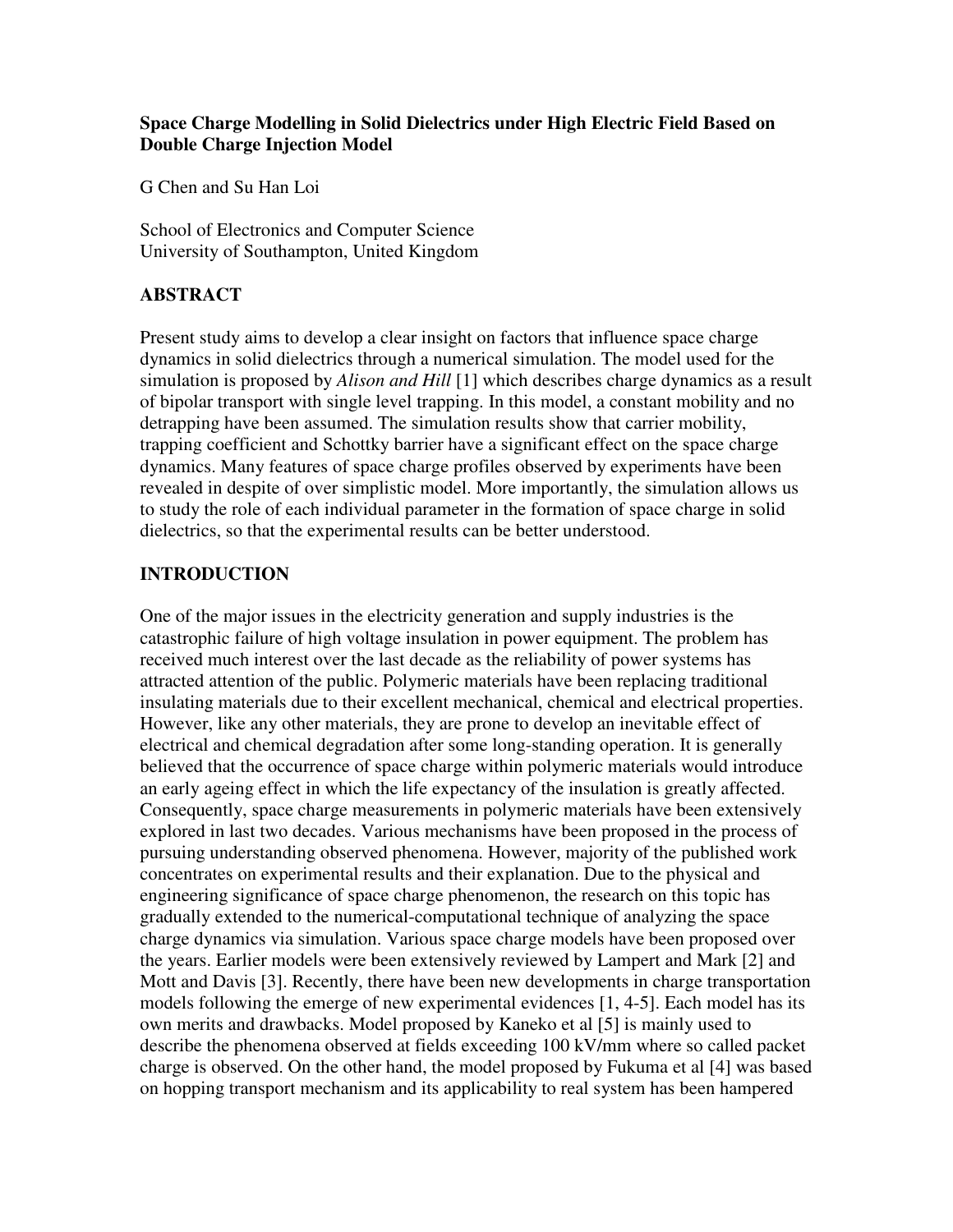by instability of the differential equations involved. Recent work by Roy et al [6] revealed that Alison-Hill model [1] shows several features that have been experimentally observed. Transient space charge limited current appears and its peak varies with the applied field is consistent with the observation. More importantly, the reversed current during the depolarisation process has also been revealed.

In this paper we report simulation results based on Alison-Hill model. Several parameters have been investigated to see their influence on charge dynamics and final charge formation in the material. It has been revealed that the experimental result can be matched by simulation.

#### **BASIC GOVERNING EQUATIONS**

Charge transportation in solid dielectrics is essentially governed by a set of basic equations. They describes the behaviour of charge carriers in the system through a time and space dependent total flux  $j(x,t)$  and by neglecting diffusion [7]:

| Transport equation:        | $j(x,t) = \mu n(x,t) E(x,t)$                                                  |  |
|----------------------------|-------------------------------------------------------------------------------|--|
| Continuity equation:       | $\frac{\partial n(x,t)}{\partial t} + \frac{\partial j(x,t)}{\partial x} = s$ |  |
| <i>Poisson's equation:</i> | $\partial E(x, t)$ - $\rho(x, t)$<br>$\mathcal{E}_{\mathcal{C}}$              |  |

where  $\mu$  is the mobility of carriers, n the density of mobile species, E the electric field, j the current density, x the spatial coordinate, t the time, s the source term,  $\varepsilon$  the dielectric permittivity and  $\rho$  the net charge density.

## **ALISON-HILL MODEL DESCRIPTION**

The principle on all space charge models lies in the description of the charge conduction and electrical transport mechanism across the material. Alison-Hill model aims to effectively describe the bipolar transport and space charge phenomena in solid dielectrics under high dc stress. The bipolar transport is being described as a conduction process governed by an effective mobility. This feature distinguishes the model from the others. In effect, charge carriers are injected from the electrodes, electrons from the cathode and holes from the anode. Injection occurs based on the *Schottky* mechanism whereby overcoming a potential barrier at the interfaces. After penetrating into the material, the carriers, under the influence of the applied field, will drift across the material characterized by an effective mobility. Throughout its motions, some carriers are trapped in the localized states i.e. deep trap centres and therefore, the total amount of charges moving across reduces. However, no extraction barrier is introduced in the model and on the other hand, they are prone to recombine with their opposite species (electrons with holes).

Due to the fact that oppositely charged species, electrons and holes are being considered in the numerical computation, charge trapping and mutual annihilation or recombination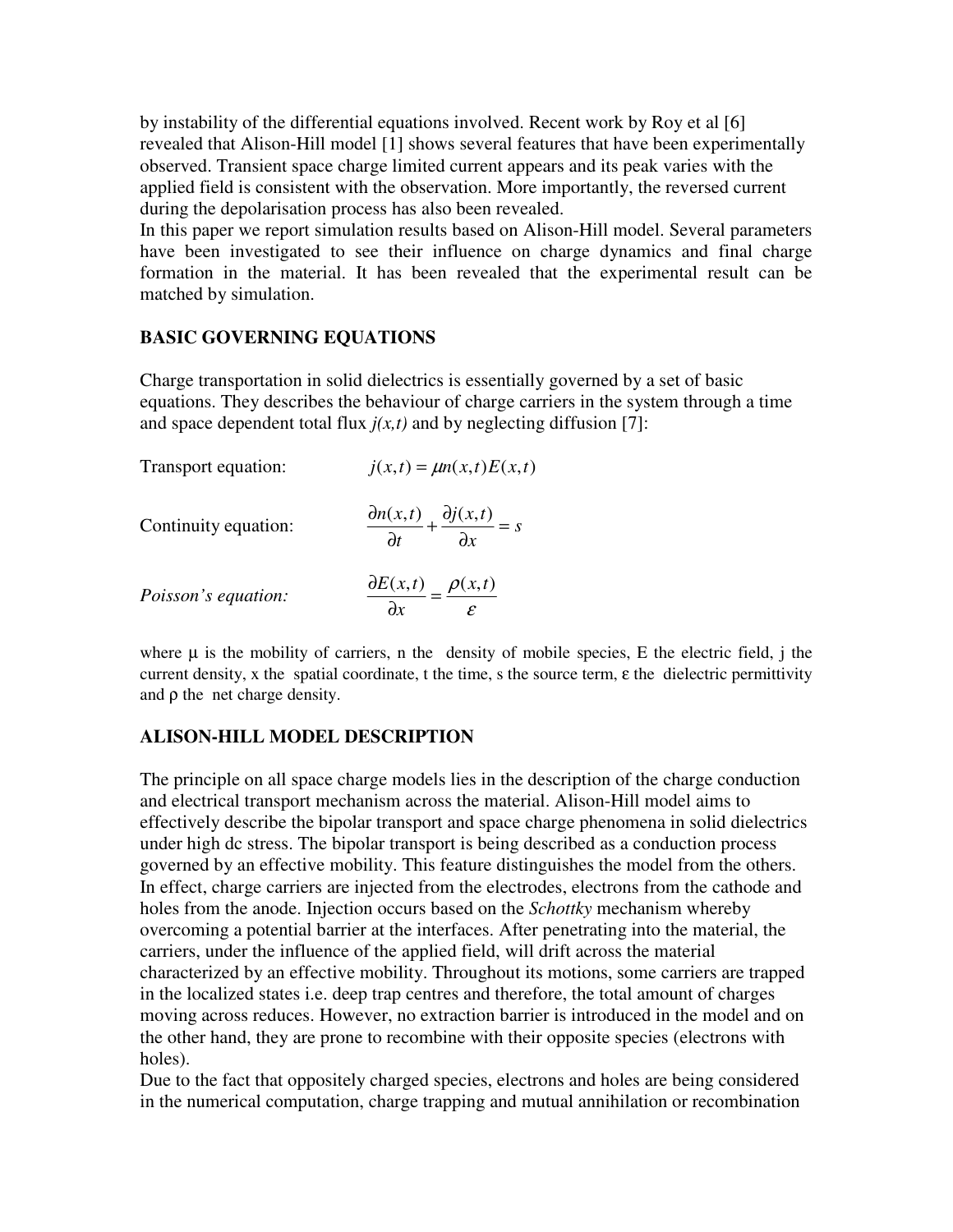between these species were introduced into the model. The model now contains four species of charge particles namely mobile electrons  $(e_{\mu})$  and holes  $(h_{\mu})$ , and immobile electrons  $(e_t)$  and holes  $(h_t)$  (at trap sites) as shown in Figure 1.



**Figure 1** Schematic representation of the conduction and trapping model.  $S_i$  are recombination coefficients,  $n_{e\mu}$ ,  $n_{et}$ ,  $n_{ht}$ ,  $n_{h\mu}$  are mobile and trapped electron and hole densities.  $B_e$  and  $B_h$  are electron and hole trapping coefficients.

# **SIMULATION RESULTS**

Extensive simulation has been carried out by using the computational package MATLAB. The study of space charge phenomenon through numerical modelling analysis is mainly based on the observation made on simulation outcomes. The prediction of the model, which is presented by a graph of *charge density* against the thickness of the sample, is shown together with graphs of *electric field*, *mobile and trapped electron density* and *mobile and trapped holes density* to form a comprehensive picture of the space charge dynamics overall.

The difference of the present simulation from the others lies in it is experimental oriented. Using the parameters shown in table 1 which are the same as those given in [1], the initial results in Figure 2 give a reasonable description of charge dynamics in the material. Various tests have been carried out to evaluate the significance of each parameter that defines the space charge model. Due to symmetrical behaviour of the model, only the influence of electrons has been extensively studied as their effect in relative to holes is technically similar. Physical parameters that were studied include: trapping coefficient,  $B_{\rm e}$ , mobility of electrons,  $\mu_{\rm e}$ , barrier height for the Schottky injection,  $w_{\rm ei}$ , trap density for electron,  $E_{ot}$  and recombination coefficients,  $S_0$ ,  $S_1$  *and*  $S_2$ . Throughout these test, all remaining parameters apart from the one being tested are fixed at their default values as shown in table 1. Two tests are done on each parameter whereby a higher and a lower to the default value are assigned to the parameter. To reduce significant simulation time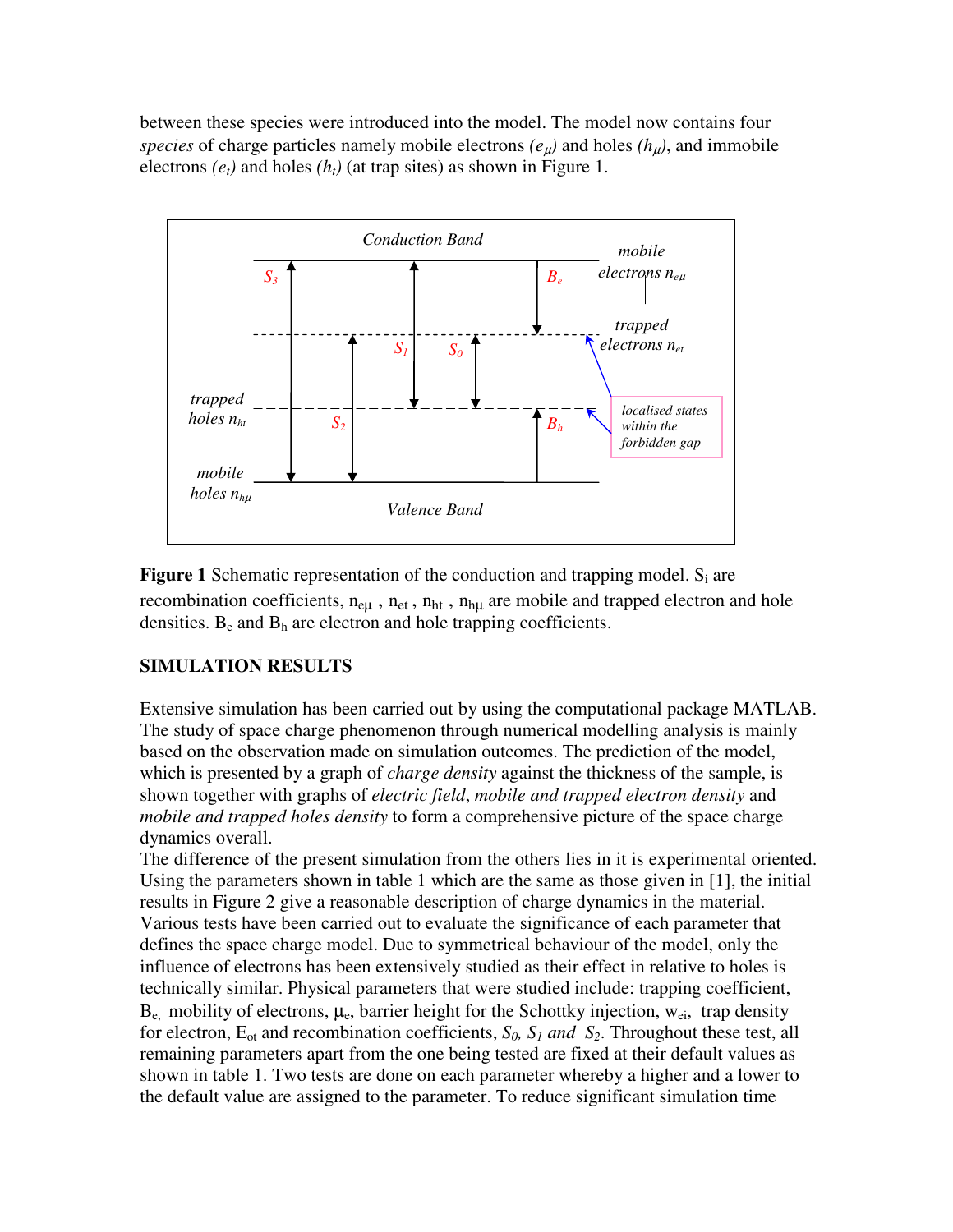required, tests are only run to simulate a stressing time up to 600s. However, it has been noticed that charges activity has considerably settled down by then.

| <b>Parameter</b>     | <b>Assigned value</b>                                              | <b>Parameter</b>                    | <b>Assigned value</b> |
|----------------------|--------------------------------------------------------------------|-------------------------------------|-----------------------|
| <b>Trapping</b>      |                                                                    | <b>Trap density</b>                 |                       |
| coefficients         |                                                                    |                                     |                       |
| $B_e$ (electrons)    | $7 \times 10^{-3} s^{-1}$                                          | $N_{0et}$ (electrons)               | $100 \, \text{Cm}^3$  |
| $B_h$ (holes)        | $\frac{7 \times 10^{-3} s^{-1}}{2 \times 10^{-3} s^{-1}}$          | $N_{0ht}$ (holes)                   | $100 \text{ Cm}^3$    |
| <b>Recombination</b> |                                                                    | <b>Barrier height for injection</b> |                       |
| coefficients         |                                                                    |                                     |                       |
| $S_0$ et – ht        | $4 \times 10^{-3} \, m^3 C^1 s^1$                                  | $w_{ei}$ (electrons)                | $1.2 \, \text{eV}$    |
| $S_1$ eµ - ht        | $4 \times 10^{-3}$ m <sup>-3</sup> C <sup>-1</sup> s <sup>-1</sup> | $whi$ (holes)                       | 1.2 eV                |
| $S_2$ hµ - et        | $4 \times 10^{-3} \, m^{-3} C^{-1} s^{-1}$                         | Temperature                         | 300k                  |
| $S_3$ eµ - hµ        | 0                                                                  | Applied dc stress, V                | $7.5$ kV              |
| <b>Mobility</b>      |                                                                    | Time per iteration cycle, dt        | 0.01s                 |
| $\mu_e$ (electrons)  | $9 \times 10^{-15} m^2 V^I s^{-1}$                                 | Sample thickness, d                 | $150 \mu m$           |
| $\mu_h$ (holes)      | $9 \times 10^{-15} m^2 V^I s^{-1}$                                 | Number of divisions, $m$            | 100                   |

**Table 1** Definition of parameters controlling dynamic charge interactions



**Figure 2** Simulation results based on the parameters given in table 1.

It is clear from the simulation that trapping coefficient,  $B_h$  and  $B_e$ , mobility of carriers,  $\mu_e$ and  $\mu_h$ , and *Schottky* barrier,  $w_{ei}$  and  $w_{hi}$  are the three dominant parameters that characterize space charge dynamics while  $E_{0t}$ ,  $S_1$ ,  $S_2$ , and  $S_3$ , have hardly any noticeable effect on space charge distribution in general. However, a closer look on their individual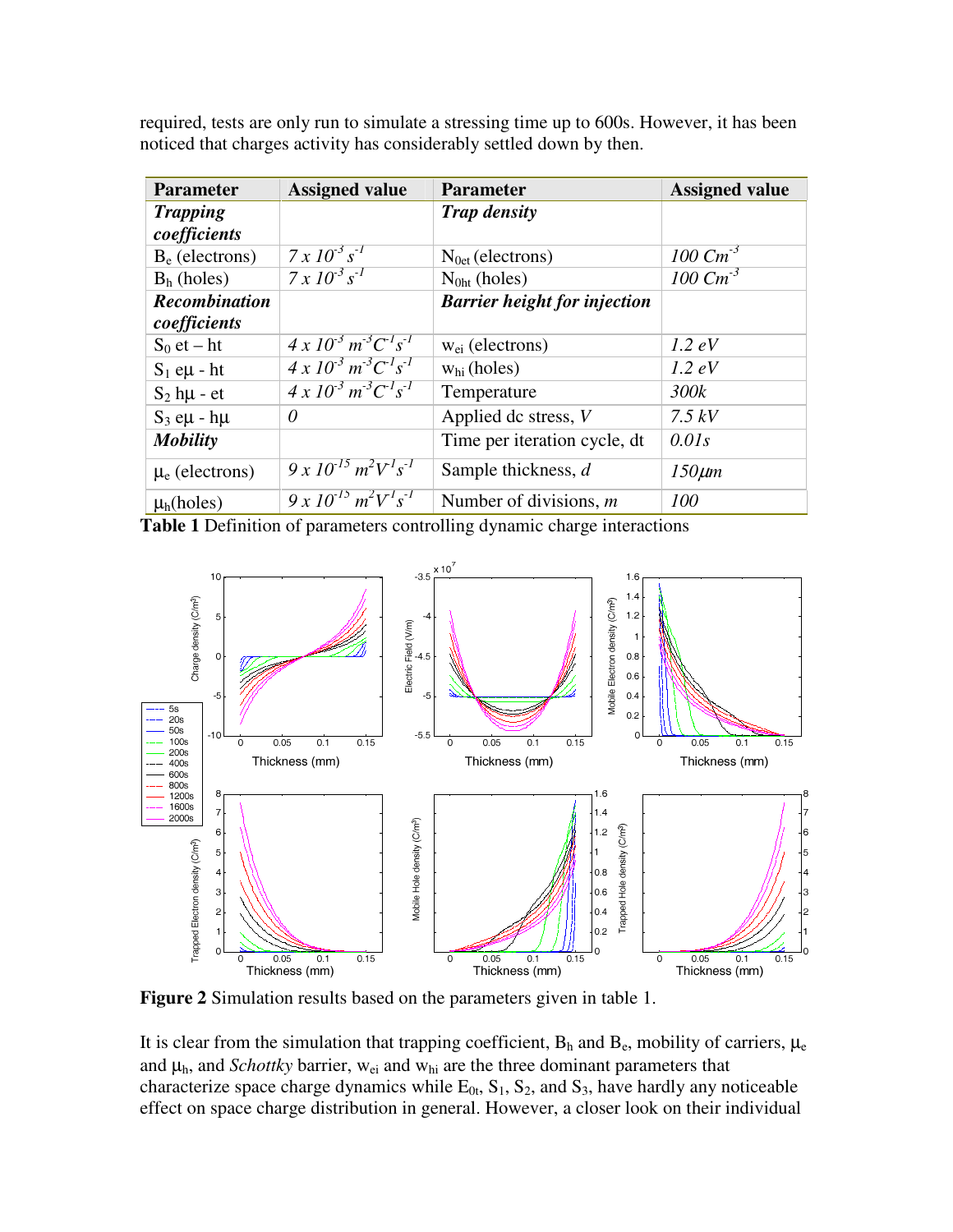species' dynamics would suggest that these variables would in fact play an important role, to some extent, in defining space charge distributions.

## **SIMULATION VALIDATION**

Although the simulation results reveal many features of the model, the ultimatum objective is to validate the model with experimental results. To do so, additive-free LDPE film of  $150 \mu$ m thick was stressed at an applied field of  $50 \text{ kV/mm}$  for  $15 \text{ minutes}$ . Space charge distributions in the sample at various times were monitored using the pulsed electroacoustic technique [8]. Figure 3 shows comparison between the simulation and experiment.



**Figure 3** Space charge density profiles under an applied filed of 50 kV/mm. simulation (left) and experiment (right)

The simulated charge distributions clearly bear resemblance to the experimental results. A direct comparison of the two graphs suggests a great extent of similarities between the experimental and the computational results. A good match in terms of the charge activities and progression could be observed. Both the plots demonstrate a reasonably close charge settlement point and present also a considerably close match in terms of the magnitude it exhibits. More importantly, once a good match between experiment and simulation has been achieved, both mobile and trapped charges can be separated as shown in Fig. 4. This type of information can not be directly extracted from the experimental results.

#### **SUMMARY**

This paper presents simulated space charge dynamics in solid dielectric materials based on Alison-Hill bipolar charge model. It has been found that the model has satisfactorily represented the behaviour exhibited by the LDPE materials under dc electric field. This numerical simulation approach has enabled the evaluation on the break down of space charge density, which comprises mobile and trapped species of holes and electrons. This allows a clear overview on space charge dynamics to be developed and detail study of